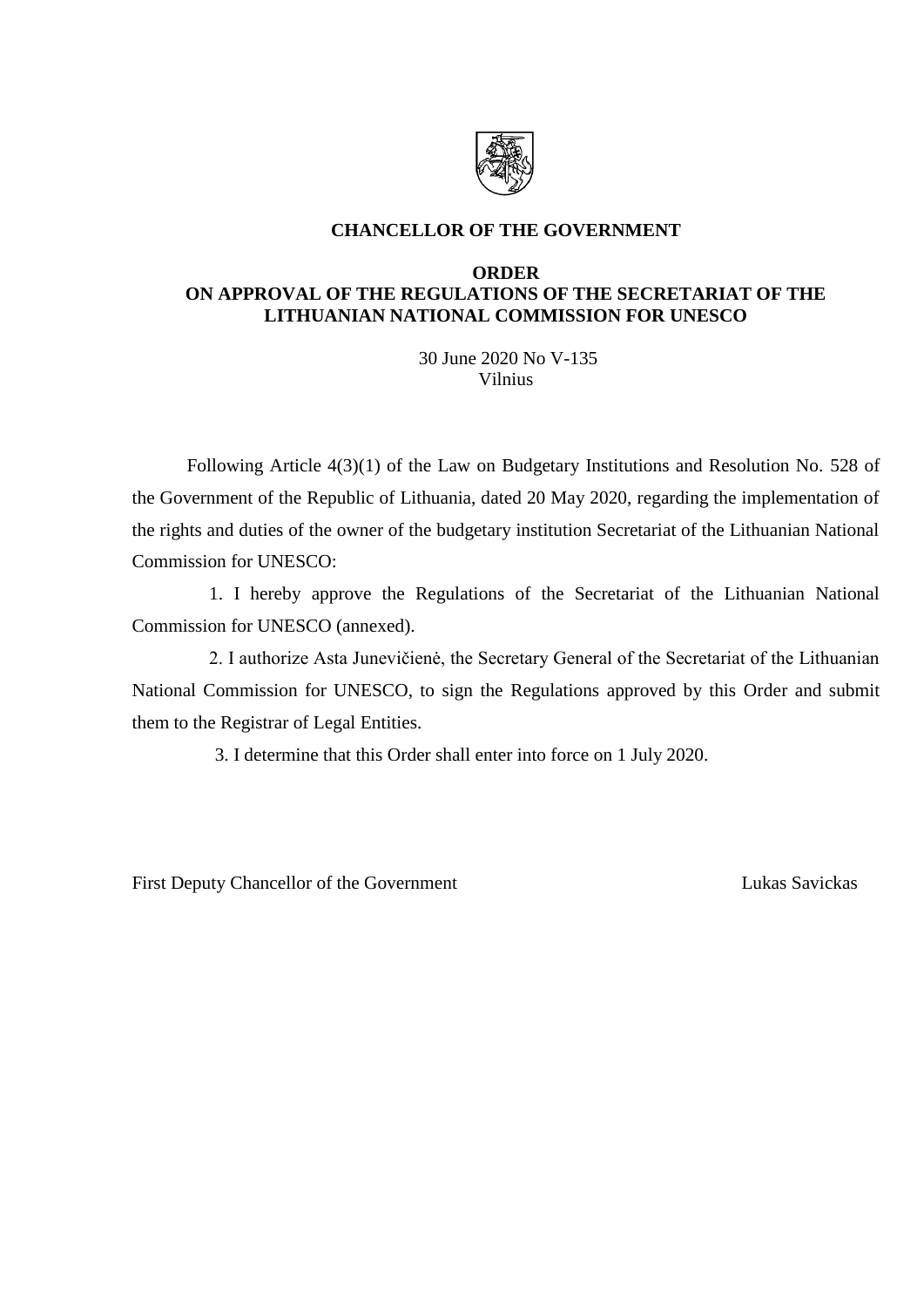#### APPROVED

by Order No V-135 of the Chancellor of the Government of the Republic of Lithuania of 30 June 2020

### **REGULATIONS OF THE SECRETARIAT OF THE LITHUANIAN NATIONAL COMMISSION FOR UNESCO**

#### **CHAPTER I GENERAL PROVISIONS**

1. The Secretariat of the Lithuanian National Commission for UNESCO (United Nations Educational, Scientific and Cultural Organization) (hereinafter referred to as the "Secretariat") shall be set up as a state institution of the Republic of Lithuania assisting the Lithuanian National Commission for UNESCO (hereinafter referred to as the "National Commission") in implementation of its objectives and functions provided for in the Regulations of the Lithuanian National Commission for UNESCO approved by Resolution No. 772, 17 June 2003, of the Government of the Republic of Lithuania "On the Approval of the Regulations of the Lithuanian National Commission for UNESCO" (hereinafter referred to as the "Regulations of the National Commission").

2. The Secretariat shall act as a public legal entity having bank accounts and a seal bearing the coat of arms of the State of Lithuania and its title of the Secretariat of the Lithuanian National Commission for UNESCO. Secretariat office address: Šv. Jono g. 11, LT 01123 Vilnius, Republic of Lithuania.

3. The Secretariat shall be a budgetary institution maintained from the state budget appropriations of the Republic of Lithuania and other state monetary funds.

4. The owner of the Secretariat shall be the State. The institution implementing the rights and duties of the owner of the Secretariat shall be the Office of the Government of the Republic of Lithuania, which shall perform the functions assigned to its competence by the Law on Budgetary Institutions of the Republic of Lithuania as the institution implementing the rights and duties of the State as the owner.

5. The Secretariat shall adhere to the Constitution of the Republic of Lithuania, international treaties of the Republic of Lithuania, the Civil Code of the Republic of Lithuania, the Law on Budgetary Institutions, the Law on Budget Structure of the Republic of Lithuania, other laws of the Republic of Lithuania, UNESCO Constitution, decrees of the President of the Republic of Lithuania, resolutions of the Government of the Republic of Lithuania, the Charter of National Commissions for UNESCO, Regulations of the National Commission, other legal acts and these Regulations.

6. The Secretariat's public announcements and other information shall be published on the Secretariat's website www.unesco.lt.

7. The Regulations of the Secretariat shall be amended in accordance with the procedure established by the Law on Budgetary Institutions.

## **CHAPTER II OBJECTIVES AND FUNCTIONS OF THE SECRETARIAT**

8. The Secretariat shall aim to assist the National Commission and to create administrative, organisational and technical conditions for the implementation of operational objectives and functions of the National Commission, provided for in the National Commission regulations, as well as to ensure, together with the National Commission, the active Lithuanian Republic's participation in UNESCO activities and implementation of the provisions of UNESCO conventions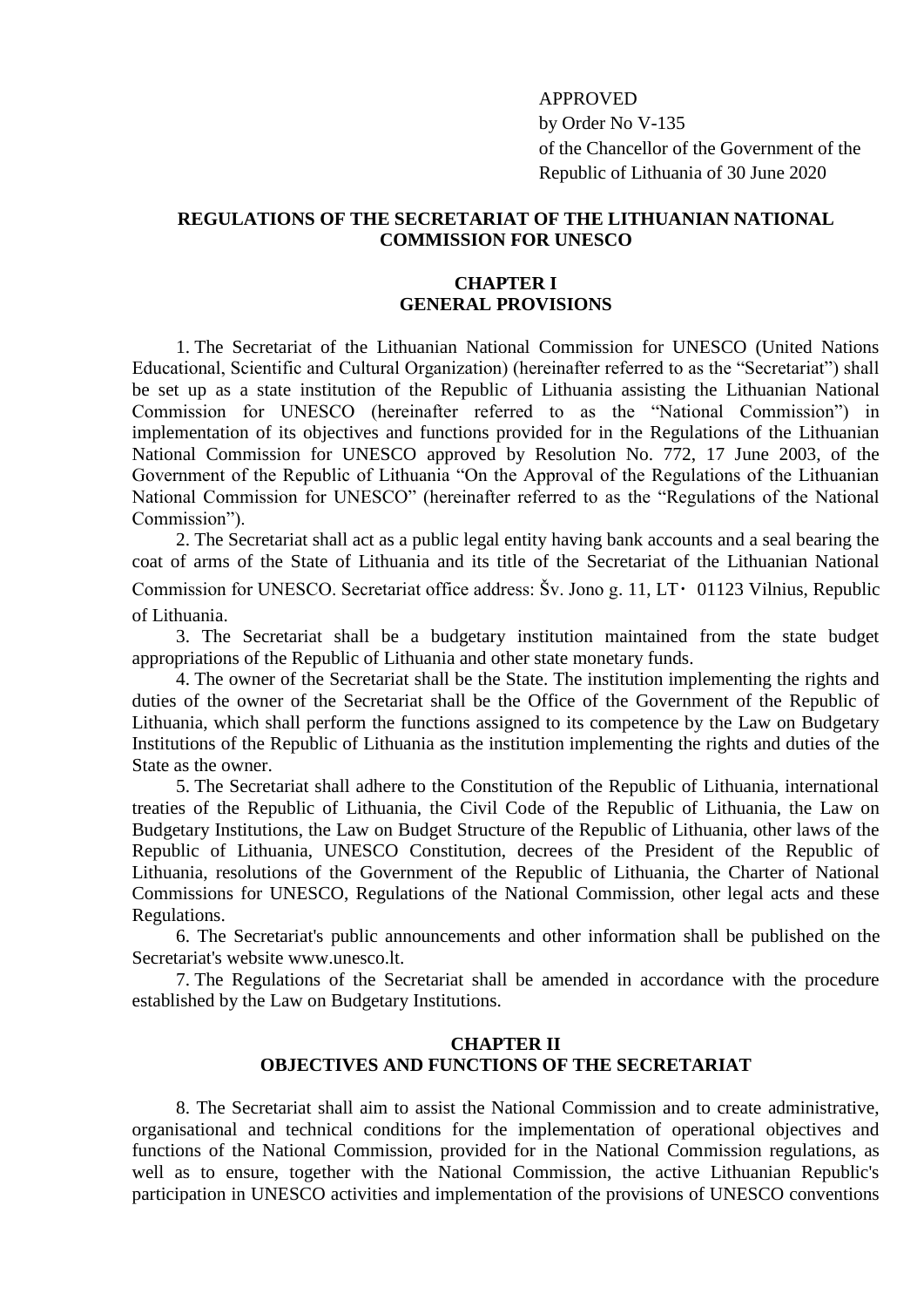and recommendations, programmes and objectives of the projects in the Republic of Lithuania.

9. In pursuit of its operational objective, the Secretariat shall perform the following functions:

9.1. analyse, systematise, and disseminate information on UNESCO activities, UNESCO conventions, programmes and projects, adopted decisions, recommendations and provide advice on the relevant issues;

9.2. organise activity of the National Commission, the Executive Committee of the National Commission, the National Committees for UNESCO Programmes, ad hoc committees and working groups, as well as coordinate the implementation of the resolutions adopted by the National Commission and the Executive Committee of the National Commission;

9.3. together with the responsible authorities, the National Commission, National Committees for UNESCO Programmes and independent experts, monitor the implementation of the provisions of UNESCO conventions and recommendations, programmes and projects in Lithuania, as well as participate in the preparation of draft reports;

9.4. together with the responsible authorities, the National Commission, National Committees for UNESCO Programmes and independent experts, submit proposals on the positions of the Republic of Lithuania at the sessions of the UNESCO General Conference, the Executive Council, intergovernmental committees of conventions and at other UNESCO events;

9.5. participate in submitting proposals and expert conclusions to the Government and responsible authorities regarding the state policies and priorities in the activities of UNESCO as well as the coordination of the actions of state institutions and the inclusion of measures related to the activities of UNESCO in the strategic planning documents prepared by the Government;

9.6. together with the responsible authorities, the National Commission, the Permanent Delegation to UNESCO, National Committees for UNESCO Programmes and independent experts, participate in the preparation of information on programmes, projects and other issues related to the state policy within the purview of UNESCO and Lithuania's membership in UNESCO, as well as coordinate its provision to UNESCO;

9.7. coordinate the participation of national institutions in the implementation of specific UNESCO programmes: Memory of the World Programme, Information for All Programme, UNESCO Associated Schools Programme, UNESCO Clubs Programme, as well as participate in the implementation of the UNITWIN/UNESCO Chairs Programme and other programmes;

9.8. organise and coordinate the preparation and submission of Lithuanian applications to awards, competitions, commemorated anniversaries, lists and registers of UNESCO programmes, UNESCO intergovernmental and international committees;

9.9. prepare the draft annual activity plan of the Secretariat, the draft annual activity report of the Secretariat and drafts of other documents;

9.10. coordinate draft documents submitted to the UNESCO Secretariat related to UNESCO activities;

9.11. prepare and implement publishing and other projects related to the mission and goals of UNESCO, organise events related to the promotion of UNESCO activities in Lithuania and other countries;

9.12. cooperate with the UNESCO Secretariat, foreign National Commissions and experts, state and municipal institutions and agencies of the Republic of Lithuania, non-governmental organisations, civil society, UNESCO Goodwill Ambassadors, UNESCO Associated Schools, UNITWIN/UNESCO Chairs and National Committees for UNESCO Programmes;

9.13. perform other functions established by law.

### **CHAPTER III RIGHTS OF THE SECRETARIAT**

10. In carrying out its functions, the Secretariat shall be entitled, within its competence: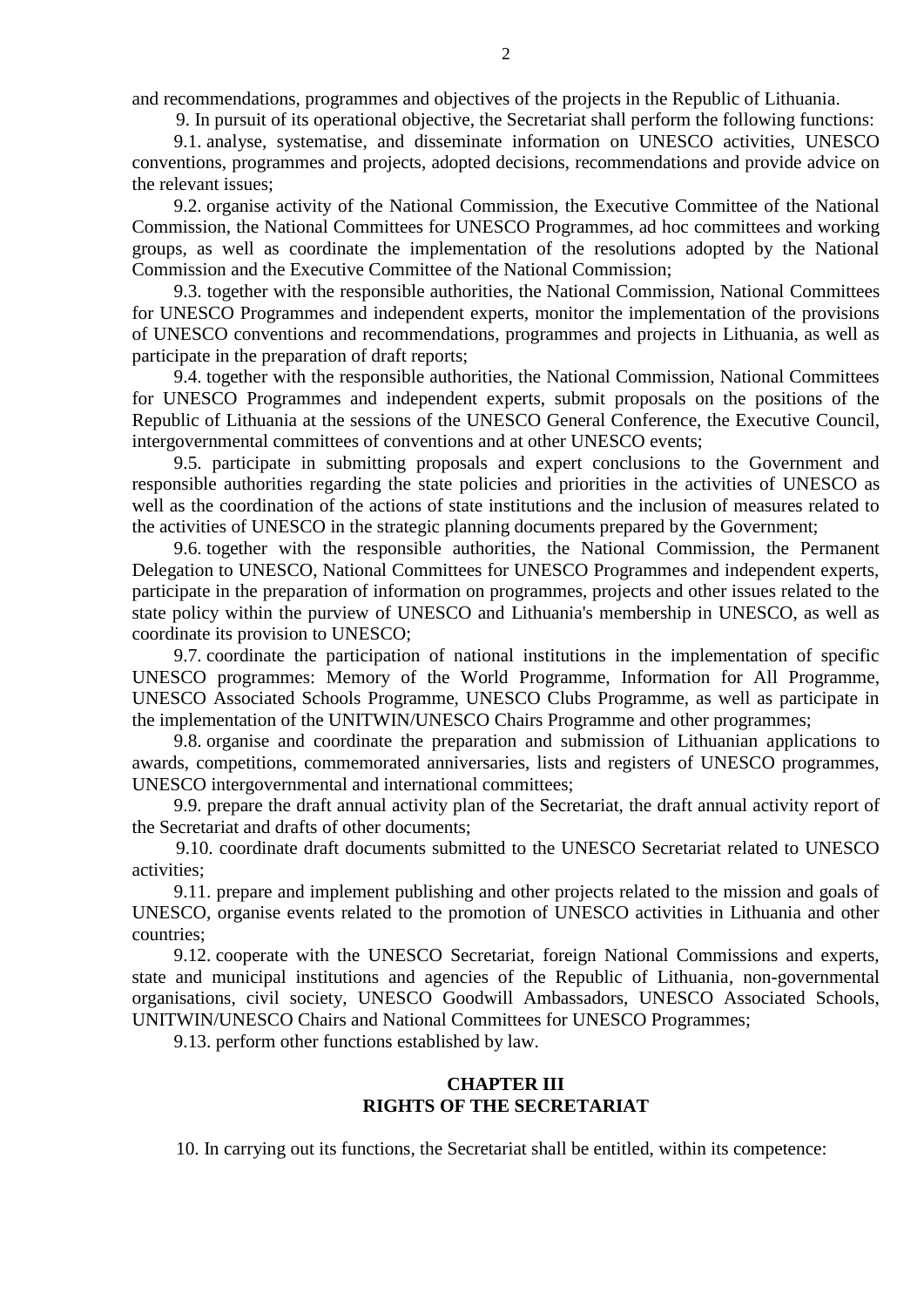10.1. in coordination with the National Commission, to represent the National Commission in the implementation of the events and activities provided for in the annual activity plan of the Secretariat;

10.2. to receive support in accordance with the procedure established by the Law on Charity and Support of the Republic of Lithuania;

10.3. in the performance of its functions, to request and receive information from the responsible authorities, other state and municipal institutions, agencies and non-governmental organisations whose area of work falls under the purview of UNESCO;

10.4. to conclude treaties and assume obligations in accordance with the procedure established by law.

### **CHAPTER IV ORGANISATION OF ACTIVITY OF THE SECRETARIAT**

11. The activities of the Secretariat shall be organised in accordance with the annual activity plan approved by the Chancellor of the Government.

12. The Secretariat shall be headed by the Secretary General who shall be appointed and dismissed on the basis of competition by the Chancellor of the Government in accordance with the procedure laid down in the Labour Code of the Republic of Lithuania and Resolution No. 496 of 21 June 2017 "On the Implementation of the Labour Code of the Republic of Lithuania".

13. The Secretary General shall:

13.1. organise the work of the Secretariat and be responsible for its activities;

13.2. ensure that the activities of the Secretariat comply with the laws, other legal acts and the Regulations of the Secretariat;

13.3. be responsible for the proper use of funds received from the state budget and other sources;

13.4. ensure the preparation of the draft annual activity plans and annual activity reports of the Secretariat, present them at the conferences of the National Commission and, under the approval of the National Commission, submit them to the Office of the Government;

13.5. ensure that the sets of statements and statistical reports submitted in accordance with the Law on the Accountability of Public Sector of the Republic of Lithuania are correct;

13.6. ensure the rational and economical use of funds and assets, as well as the establishment, operation and improvement of an effective internal control system of the Secretariat;

13.7. issue orders and other legal acts regulating the activities of the Secretariat approved by orders, which shall be binding on all its employees, as well as organise and control their execution;

13.8. approve the internal rules, job descriptions of employees and other internal management documents;

13.9. approve the structure of the Secretariat and the list of posts, not exceeding the funds established for salaries and the established maximum number of posts;

13.10. in accordance with the procedure established by law, hire and dismiss the employees of the Secretariat, motivate them and make decisions regarding the violation of the duties of the employees;

13.11. represent the Secretariat in court and other institutions without a separate power of attorney;

13.12. perform other functions specified in his/her job description and legal acts.

14. The Secretary General shall report directly to and be accountable to the Chancellor of the Government.

15. In the temporary absence of the Secretary General, his/her functions shall be performed by an employee of the Secretariat appointed by the Chancellor of the Government for this period.

16. The internal audit of the Secretariat shall be carried out by the Internal Audit Service of the Office of the Government.